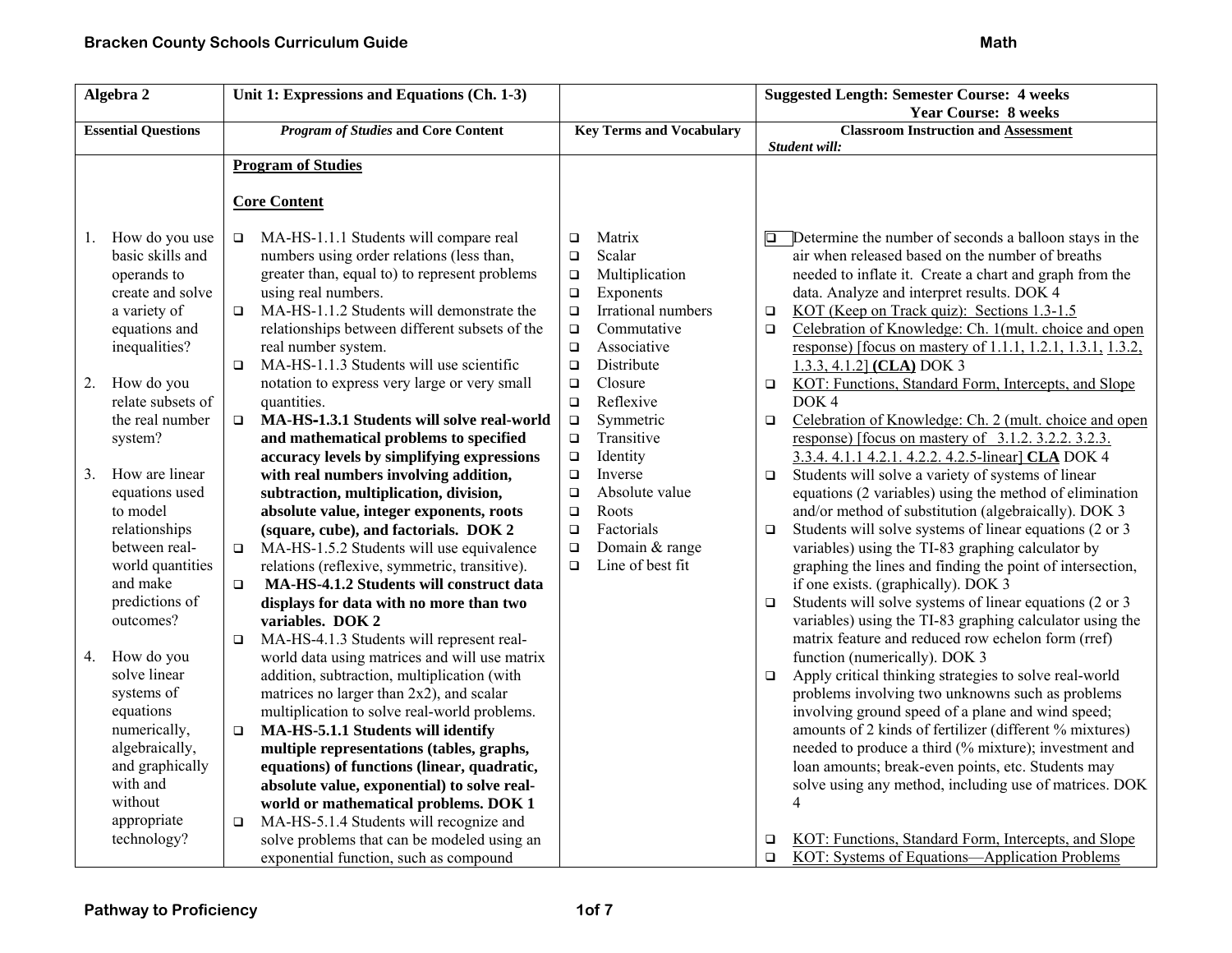| Algebra 2                  | Unit 1: Expressions and Equations (Ch. 1-3)         |                                 | <b>Suggested Length: Semester Course: 4 weeks</b>             |
|----------------------------|-----------------------------------------------------|---------------------------------|---------------------------------------------------------------|
|                            |                                                     |                                 | <b>Year Course: 8 weeks</b>                                   |
| <b>Essential Questions</b> | <b>Program of Studies and Core Content</b>          | <b>Key Terms and Vocabulary</b> | <b>Classroom Instruction and Assessment</b>                   |
|                            |                                                     |                                 | Student will:                                                 |
| 5. How are                 | interest problems.                                  |                                 | Celebration of Knowledge: Ch. 3-4 (mult. choice and<br>$\Box$ |
| matrices used to           | MA-HS-5.1.6 Students will find the domain<br>$\Box$ |                                 | open response) [focus on mastery of 1.1.3, 1.2.3, 4.1.3,      |
| represent and              | and range for absolute value functions.             |                                 | $4.2.3, 4.2.2, 4.3.1$ ]                                       |
| organize data?             | MA-HS-5.1.7 Students will apply and use<br>$\Box$   |                                 | Formal Open Responses:<br>$\Box$                              |
|                            | direct and inverse variation to solve real-         |                                 | Electricity (Systems)<br>□                                    |
|                            | world and mathematical problems.                    |                                 | Coffee Purchase (systems)<br>$\Box$                           |
|                            | MA-HS-5.2.1 Students will apply order of<br>□       |                                 | Beach Vacation Rentals (matrices) DOK 4<br>$\Box$             |
|                            | operations, real number properties                  |                                 | <b>Informal Open Responses:</b><br>$\Box$                     |
|                            | (identity, inverse, commutative, associative,       |                                 | Meal Matrix (matrices)<br>$\Box$                              |
|                            | distributive, closure), and rules of                |                                 | Home Computers (scatter plots)<br>$\Box$                      |
|                            | exponents (integer) to simplify algebraic           |                                 | Investments (systems) DOK 4<br>$\Box$                         |
|                            | expressions. DOK 1                                  |                                 | Celebration of Knowledge: Unit I (mult. choice and<br>$\Box$  |
|                            | MA-HS-5.2.2 Students will evaluate<br>$\Box$        |                                 | open response)                                                |
|                            | polynomial and rational expressions and             |                                 | <b>Additional Resources:</b><br>$\Box$                        |
|                            | expressions containing radicals and absolute        |                                 | Glencoe Mathematics: Algebra 2 text<br>□                      |
|                            | values at specified values of their variables.      |                                 | College Algebra and Trigonometry text (DeVry<br>□             |
|                            | MA-HS-5.3.1Students will model, solve and<br>□      |                                 | Institute of Technology)                                      |
|                            | graph first-degree single variable equations        |                                 | Precalculus with Limits text (Larson)<br>$\Box$               |
|                            | and inequalities including absolute value,          |                                 |                                                               |
|                            | in real-world and mathematical problems             |                                 |                                                               |
|                            | and graph the solutions on a number line.           |                                 |                                                               |
|                            | DOK <sub>2</sub>                                    |                                 |                                                               |
|                            | MA-HS-5.3.2 Students will solve for a<br>$\Box$     |                                 |                                                               |
|                            | specified variable in a multivariable equation.     |                                 |                                                               |
|                            | MA-HS-5.3.3 Students will model, solve<br>$\Box$    |                                 |                                                               |
|                            | and graph first degree, two-variable                |                                 |                                                               |
|                            | equations and inequalities in real-world            |                                 |                                                               |
|                            | and mathematical problems, DOK 2                    |                                 |                                                               |
|                            | MA-HS-5.3.4 Students will model, solve<br>$\Box$    |                                 |                                                               |
|                            | and graph systems of linear equations (two          |                                 |                                                               |
|                            | equations in two variables) in real-world           |                                 |                                                               |
|                            | and mathematical problems. DOK 3                    |                                 |                                                               |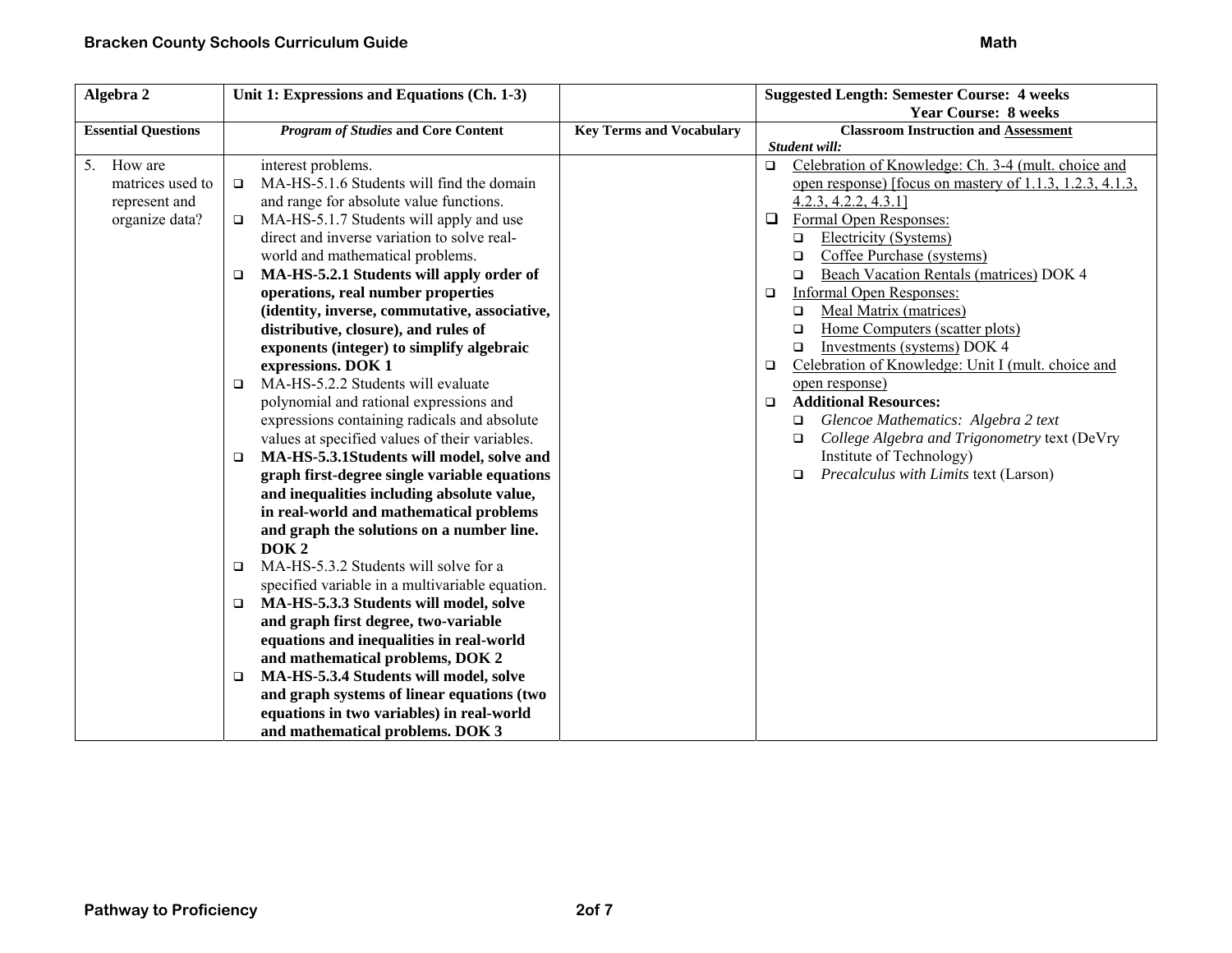| Algebra 2                                                                                                                                                                                                                                                                      | Unit 2: Second Degree Equations and                                                                                                                                                                                                                                                                                                                                                                                                                                                                                                                                                                                                                                                                                                                                                                                                             |                                                                                                                                                         | <b>Suggested Length: 3 weeks</b>                                                                                                                                                                                                                                                                                                                                                                                                                                                                                                                                                                                                                                                                                                                                                                                                                                                                                                                                                                                                     |
|--------------------------------------------------------------------------------------------------------------------------------------------------------------------------------------------------------------------------------------------------------------------------------|-------------------------------------------------------------------------------------------------------------------------------------------------------------------------------------------------------------------------------------------------------------------------------------------------------------------------------------------------------------------------------------------------------------------------------------------------------------------------------------------------------------------------------------------------------------------------------------------------------------------------------------------------------------------------------------------------------------------------------------------------------------------------------------------------------------------------------------------------|---------------------------------------------------------------------------------------------------------------------------------------------------------|--------------------------------------------------------------------------------------------------------------------------------------------------------------------------------------------------------------------------------------------------------------------------------------------------------------------------------------------------------------------------------------------------------------------------------------------------------------------------------------------------------------------------------------------------------------------------------------------------------------------------------------------------------------------------------------------------------------------------------------------------------------------------------------------------------------------------------------------------------------------------------------------------------------------------------------------------------------------------------------------------------------------------------------|
| <b>Essential Questions</b>                                                                                                                                                                                                                                                     | <b>Functions</b><br><b>Program of Studies and Core Content</b>                                                                                                                                                                                                                                                                                                                                                                                                                                                                                                                                                                                                                                                                                                                                                                                  | <b>Key Terms and Vocabulary</b>                                                                                                                         | <b>Classroom Instruction and Assessment</b><br>Student will:                                                                                                                                                                                                                                                                                                                                                                                                                                                                                                                                                                                                                                                                                                                                                                                                                                                                                                                                                                         |
|                                                                                                                                                                                                                                                                                | <b>Program of Studies</b>                                                                                                                                                                                                                                                                                                                                                                                                                                                                                                                                                                                                                                                                                                                                                                                                                       |                                                                                                                                                         |                                                                                                                                                                                                                                                                                                                                                                                                                                                                                                                                                                                                                                                                                                                                                                                                                                                                                                                                                                                                                                      |
|                                                                                                                                                                                                                                                                                | <b>Core Content</b>                                                                                                                                                                                                                                                                                                                                                                                                                                                                                                                                                                                                                                                                                                                                                                                                                             |                                                                                                                                                         |                                                                                                                                                                                                                                                                                                                                                                                                                                                                                                                                                                                                                                                                                                                                                                                                                                                                                                                                                                                                                                      |
| What are graphs<br>1.<br>of quadratic<br>functions in<br>terms of shape<br>and appropriate<br>terminology?<br>How is the<br>2.<br>quadratic<br>formula used to<br>determine<br>approximate (or<br>exact) solutions<br>to quadratic<br>equations?<br>3.<br>How are<br>quadratic | MA-HS-5.1.1 Students will identify<br>$\Box$<br>multiple representations (tables, graphs,<br>equations) of functions (linear, quadratic,<br>absolute value, exponential) in real-world<br>or mathematical problems. DOK 1<br>MA-HS-5.1.2 Students will identify, relate,<br>$\Box$<br>and apply representations (graphs, equations,<br>tables) of a piecewise function (such as long<br>distance telephone rates) from mathematical<br>or real-world information.<br>MA-HS-5.1.3 Students will demonstrate how<br>$\Box$<br>equations and graphs are models of the<br>relationship between two real-world<br>quantities (e.g., the relationship between<br>degrees Celsius and degrees Fahrenheit).<br>MA-HS-5.1.5 Students will<br>$\Box$<br>determine if a relation is a function;<br>$\Box$<br>determine the domain and range of a<br>$\Box$ | Roots<br>$\Box$<br>Absolute value<br>$\Box$<br>Slope<br>$\Box$<br>Perceive functions<br>$\Box$<br>$\Box$<br>Quadratic<br>Simplifying radicals<br>$\Box$ | Marzano Activity: "Reading to Learn Mathematics"<br>$\Box$<br>(Use Resource Master) In this activity students become<br>acquainted with terminology associated with graphing<br>quadratic functions by reading through the text and<br>examples in their textbook and completing writing tasks<br>on the workbook page. At the close of class, students<br>volunteer to explain sections of the activity to the rest of<br>the class using the overhead projector. The sections<br>include describing graphs of quadratic functions using<br>appropriate terminology to describe shape (e.g. parabola<br>opening upward, minimum value, vertex, axis of<br>symmetry) and showing commonalities among the terms<br>(e.g. vertex lies on axis of symmetry and includes the<br>maximum or minimum value of the function.) Students<br>also describe how to find the y-intercept, vertex, and<br>axis of symmetry and use a table of values to draw the<br>graph of the parabola given the quadratic equation in<br>standard form. DOK 4 |
| functions/equati<br>ons used to<br>solve real-life<br>problems?<br>How do<br>4.<br>changes in<br>parameters<br>affect graphs of<br>parabolas?                                                                                                                                  | function (linear and quadratic);<br>determine the slope and intercepts of a<br>$\Box$<br>linear function;<br>determine the maximum, minimum,<br>$\Box$<br>and intercepts (roots/zeros) of<br>quadratic function and<br>evaluate a function written in function<br>$\Box$<br>notation for a specified rational<br>number. DOK 2<br>MA-HS-5.1.6 Student will find the domain<br>$\Box$<br>and range for absolute value functions.<br>MA-HS-5.1.8 Students will identify the<br>$\Box$<br>changes and explain how changes in<br>parameters affect graphs of functions<br>(linear, quadratic, absolute value,<br>exponential) (e.g., compare $y=x^2$ , $y=2x^2$ ,                                                                                                                                                                                   |                                                                                                                                                         | <b>Integrating Technology: "Using the Quadratic</b><br>$\Box$<br>Formula" Students identify the "a" (quadratic<br>coefficient), "b" (linear coefficient), and "c", the<br>constant coefficient, to find real solutions. After<br>mastery of use of the quadratic formula, the teacher uses<br>the overhead graphing calculator to graph several of the<br>quadratic functions given in the exercise. The students<br>realize that the "solutions" or "roots" are also the "x-<br>intercepts" and see why some equations have no real<br>solution (no x-intercept). If time permits, the maximum<br>or minimum values are also found using the technology.<br>DOK <sub>3</sub><br>Activity: "Solving Physics Problems using the<br>$\Box$<br>Quadratic Formula" Students learn to complete word<br>problems involving finding the time it takes for an<br>object to hit the ground (neglecting wind resistance)<br>given its initial height and initial velocity. Students also                                                       |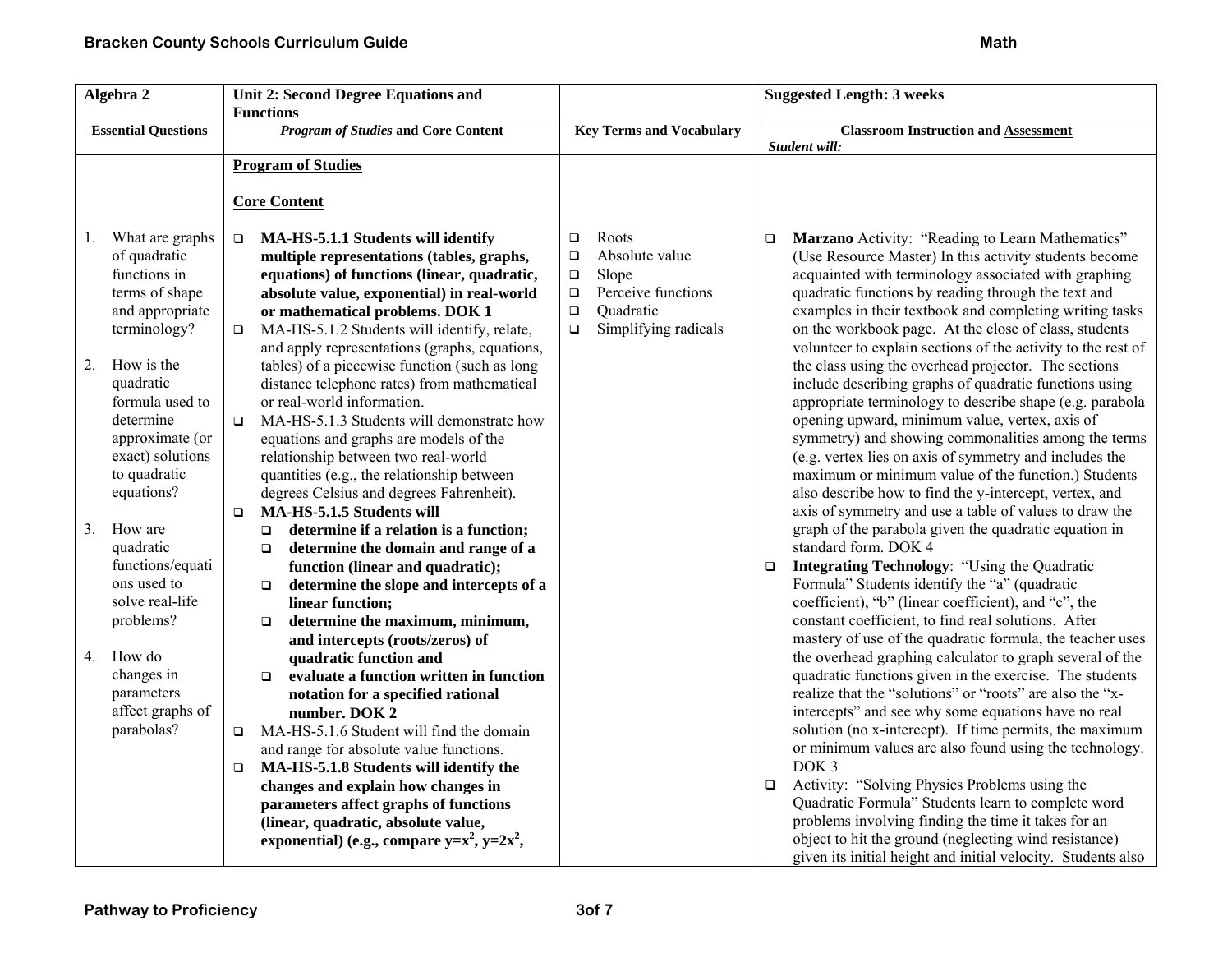| Algebra 2                  | Unit 2: Second Degree Equations and                                                                                                                                                                                                                                                                                                                                                                                                                                                                                                                                                                                                                                                                                                                                                                                                                                     |                                 | <b>Suggested Length: 3 weeks</b>                                                                                                                                                                                                                                                                                                                                                                                                                                                                                                                                                                                                                                                                                                                                                                                                 |
|----------------------------|-------------------------------------------------------------------------------------------------------------------------------------------------------------------------------------------------------------------------------------------------------------------------------------------------------------------------------------------------------------------------------------------------------------------------------------------------------------------------------------------------------------------------------------------------------------------------------------------------------------------------------------------------------------------------------------------------------------------------------------------------------------------------------------------------------------------------------------------------------------------------|---------------------------------|----------------------------------------------------------------------------------------------------------------------------------------------------------------------------------------------------------------------------------------------------------------------------------------------------------------------------------------------------------------------------------------------------------------------------------------------------------------------------------------------------------------------------------------------------------------------------------------------------------------------------------------------------------------------------------------------------------------------------------------------------------------------------------------------------------------------------------|
|                            | <b>Functions</b>                                                                                                                                                                                                                                                                                                                                                                                                                                                                                                                                                                                                                                                                                                                                                                                                                                                        |                                 |                                                                                                                                                                                                                                                                                                                                                                                                                                                                                                                                                                                                                                                                                                                                                                                                                                  |
| <b>Essential Questions</b> | <b>Program of Studies and Core Content</b>                                                                                                                                                                                                                                                                                                                                                                                                                                                                                                                                                                                                                                                                                                                                                                                                                              | <b>Key Terms and Vocabulary</b> | <b>Classroom Instruction and Assessment</b>                                                                                                                                                                                                                                                                                                                                                                                                                                                                                                                                                                                                                                                                                                                                                                                      |
|                            | $y=(x-4)^2$ , and $y=x^2+3$ ). DOK 2<br>MA-HS-5.2.2 Students will evaluate<br>$\Box$<br>polynomial and rational expressions and<br>expressions containing radicals and absolute<br>values at specified values of their variables.<br>MA-HS-5.2.3 Student will:<br>$\Box$<br>add, subtract and multiply polynomial<br>$\Box$<br>expressions;<br>factor polynomial expressions using<br>$\Box$<br>the greatest common monomial factor<br>and<br>factor quadratic polynomials of the<br>$\Box$<br>form $ax^2+bx+c$ , when $a=1$ and b and c<br>are integers. DOK 1<br>MA-HS-5.2.4 Students will factor quadratic<br>$\Box$                                                                                                                                                                                                                                                 |                                 | Student will:<br>determine if the object could ever reach a given height,<br>with the given conditions. DOK 4<br>Activity: "Shifting Graphs" Students use the vertex form<br>$\Box$<br>equation of a parabola to determine how changes in<br>parameters affect the graphs of the parabolas. Graphing<br>calculators are needed for the opening investigation<br>(determining which parameters cause each<br>transformation), but are not necessary to complete the<br>rest of the activity (Students eyes become trained to see<br>what will happen without actually seeing it on the<br>calculator.) DOK 3<br>KOT: Beginning to Analyze Quadratic Functions<br>$\Box$<br>KOT: Using the Quadratic Formula (OR) Physics<br>$\Box$<br>Applications "321Liftoff!"<br>"Factoring Fanatics" Students will work together in<br>$\Box$ |
|                            | polynomials, such as perfect square trinomials<br>and quadratic polynomials of the form<br>$ax^{2} + bx + c$ when a i and b and c are<br>integers.<br>MA-HS-5.2.5 Students will add, subtract,<br>$\Box$<br>multiply and divide simple rational<br>expressions with monomial first-degree<br>denominators and integer numerators<br>(e.g., $\frac{3}{5x} + \frac{4}{3y}$ ; $\frac{9}{2a} - \frac{-7}{4b}$ ;<br>$\frac{3}{-5x} \times \frac{-4}{7y}$ ; $\frac{5}{2c} \div \frac{9}{-11d}$ and will express<br>the results in simplified form. DOK 1<br>MA-HS-5.3.5 Students will write, graph and<br>$\Box$<br>solve systems of linear inequalities (two<br>inequalities in two variables) based on real-<br>world or mathematical problems and interpret<br>the solution.<br>MA-HS-5.3.6 Students will model, solve<br>$\Box$<br>and graph quadratic equations in real- |                                 | groups of 3-4 to develop 10-15 (depending on the<br>number of groups) factoring problems by multiplying<br>either a monomial by a polynomial or 2 binomials of<br>their design. Their "answers" will be written as<br>problems for the other groups to factor. The goal will<br>be to challenge the other groups factoring abilities.<br>(Ways to make this competitive are in developmental<br>stages.) DOK 4<br>Celebration: Unit II: Second Degree Equations and<br>$\Box$<br>Functions (CLA)                                                                                                                                                                                                                                                                                                                                 |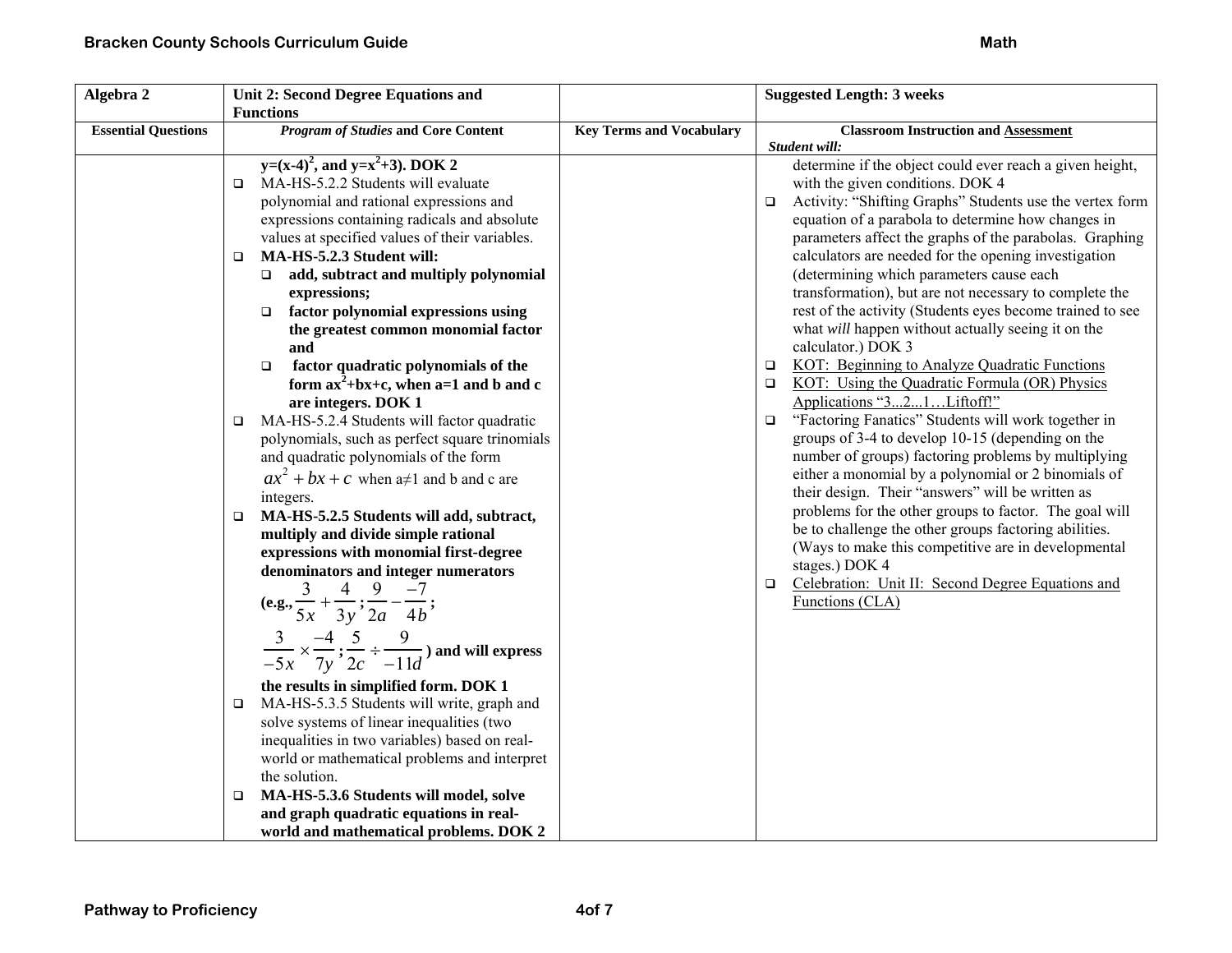| Algebra 2                  |                        |        | Unit 3: Discrete Mathematics: Sequence,           |        |                                 |        | <b>Suggested Length: 8 weeks</b>                           |
|----------------------------|------------------------|--------|---------------------------------------------------|--------|---------------------------------|--------|------------------------------------------------------------|
|                            |                        |        | <b>Series, Probability, and Statics</b>           |        |                                 |        |                                                            |
| <b>Essential Questions</b> |                        |        | <b>Program of Studies and Core Content</b>        |        | <b>Key Terms and Vocabulary</b> |        | <b>Classroom Instruction and Assessment</b>                |
|                            |                        |        |                                                   |        |                                 |        | Student will:                                              |
|                            |                        |        | <b>Program of Studies</b>                         |        |                                 |        |                                                            |
|                            |                        |        | <b>Core Content</b>                               |        |                                 |        |                                                            |
| $\mathbf{I}$ .             | How do you             | □      | MA-HS-1.3.2 Students will:                        | $\Box$ | Combinations                    | $\Box$ | Determine the seating capacity in an amphitheater given    |
|                            | derive and             |        | describe and extend arithmetic and<br>$\Box$      | $\Box$ | Permutations                    |        | that 18 seats are in the $1st$ row, each row can seat 4 or |
|                            | apply an               |        | geometric sequences;                              | $\Box$ | Explicit formula                |        | more people than the previous row, and that there are a    |
|                            | explicit               |        | determine a specific term of a sequence<br>$\Box$ | $\Box$ | Probability                     |        | total of 26 rows. Create a table of values for the first 5 |
|                            | formula, or            |        | given an explicit formula;                        | $\Box$ | Factorials                      |        | rows, find the pattern, and use knowledge of arithmetic    |
|                            | general rule, to       |        | determine an explicit rule for the nth<br>$\Box$  | $\Box$ | Arithmetic & geometric          |        | sequences to write and explicit formula and determine      |
|                            | a given real           |        | term of an arithmetic sequence;\ and              |        | sequences & series              |        | the sum. DOK 3                                             |
|                            | world situation        |        | apply sequences to solve real-world<br>$\Box$     | $\Box$ | Identity                        | $\Box$ | Determine a salary amount if a beginning salary is         |
|                            | to find the nth        |        | problems. DOK 3                                   | $\Box$ | Inverse                         |        | given, and a 3% increase is applied for consecutive        |
|                            | term of an             | $\Box$ | MA-HS-1.3.3 Students will write an explicit       | $\Box$ | Combination                     |        | years (geometric sequence/series). DOK 4                   |
|                            | arithmetic or          |        | rule for the nth term of a geometric sequence.    | $\Box$ | Permutations                    |        |                                                            |
|                            | geometric              | $\Box$ | MA-HS-1.3.4 Students will recognize and           | $\Box$ | <b>Statistics</b>               |        |                                                            |
|                            | sequence?              |        | solve problems that can be modeled using a        |        |                                 |        |                                                            |
|                            |                        |        | finite geometric series, such as home             |        |                                 |        |                                                            |
| 2.                         | How can                |        | mortgage problems and other compound              |        |                                 |        |                                                            |
|                            | predictions and        |        | interest problems.                                |        |                                 |        |                                                            |
|                            | conclusions be         | $\Box$ | MA-HS-4.1.1 Students will analyze and             |        |                                 |        |                                                            |
|                            | drawn from a           |        | make inferences from a set of data with no        |        |                                 |        |                                                            |
|                            | probability            |        | more than two variables, and will analyze         |        |                                 |        |                                                            |
|                            | simulation and         |        | problems for the use and misuse of data           |        |                                 |        |                                                            |
|                            | how do the             |        | representations. DOK 3                            |        |                                 |        |                                                            |
|                            | results compare        | $\Box$ | MA-HS-4.1.2 Students will construct data          |        |                                 |        |                                                            |
|                            | to the                 |        | displays for data with no more than two           |        |                                 |        |                                                            |
|                            | theoretical            |        | variables. DOK 2                                  |        |                                 |        |                                                            |
|                            | probabilities?         | $\Box$ | MA-HS-4.2.1 Students will describe and            |        |                                 |        |                                                            |
|                            |                        |        | compare data distributions and make               |        |                                 |        |                                                            |
| 3.                         | How do you             |        | inferences from the data based on the             |        |                                 |        |                                                            |
|                            | know when to           |        | shapes of graphs, measures of center              |        |                                 |        |                                                            |
|                            | use<br>combinations or |        | (mean, median, mode) and measures of              |        |                                 |        |                                                            |
|                            |                        |        | spread (range, standard deviation). DOK 2         |        |                                 |        |                                                            |
|                            | permutations?          | $\Box$ | MA-HS-4.2.2 Students will know the                |        |                                 |        |                                                            |
|                            |                        |        | characteristics of the Gaussian normal            |        |                                 |        |                                                            |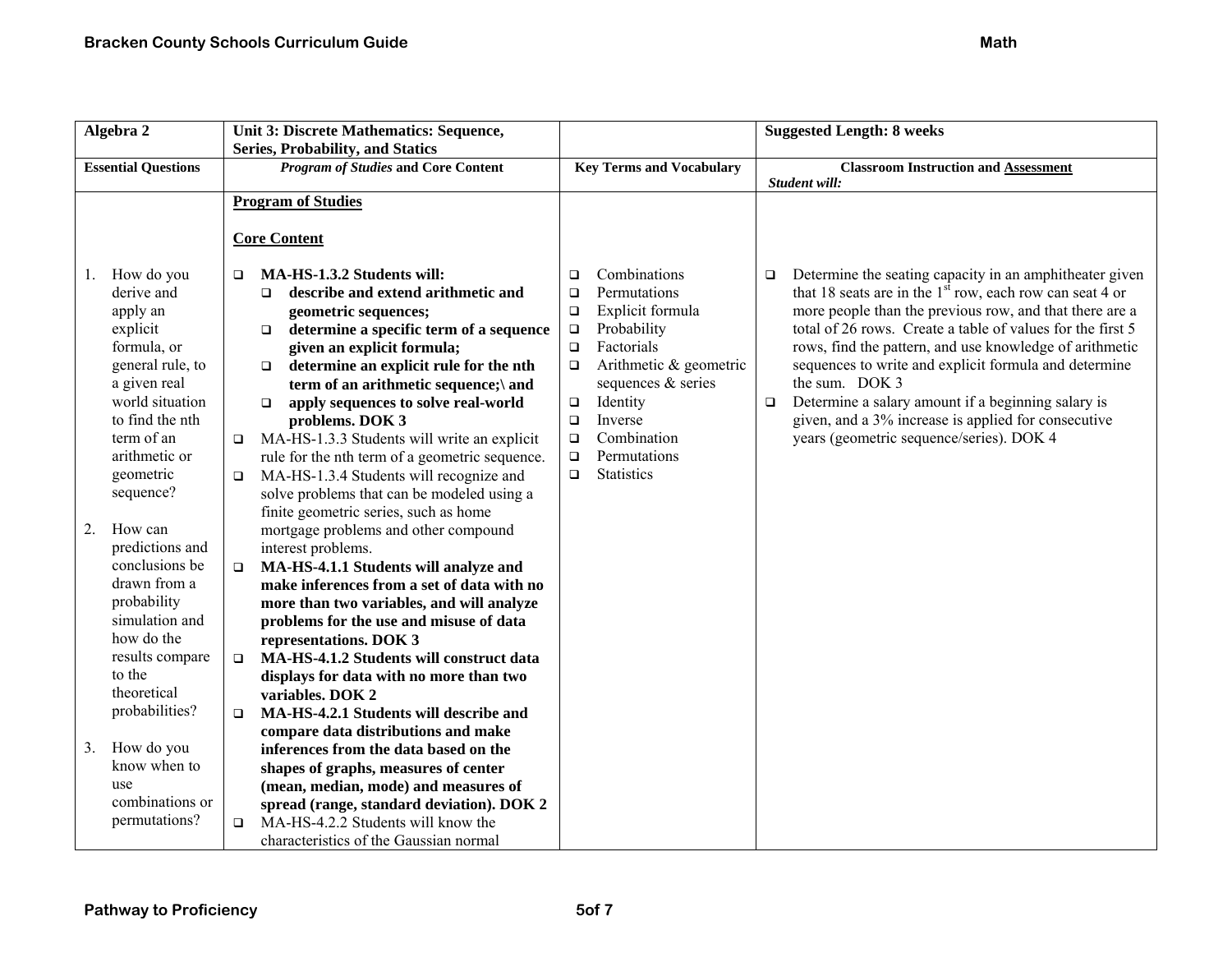| Algebra 2                  | Unit 3: Discrete Mathematics: Sequence,             |                                 | <b>Suggested Length: 8 weeks</b>            |
|----------------------------|-----------------------------------------------------|---------------------------------|---------------------------------------------|
|                            | <b>Series, Probability, and Statics</b>             |                                 |                                             |
| <b>Essential Questions</b> | <b>Program of Studies and Core Content</b>          | <b>Key Terms and Vocabulary</b> | <b>Classroom Instruction and Assessment</b> |
|                            |                                                     |                                 | Student will:                               |
|                            | distribution (bell-shaped curve).                   |                                 |                                             |
|                            | MA-HS-4.2.3 Students will:<br>□                     |                                 |                                             |
|                            | identify an appropriate curve of best<br>$\Box$     |                                 |                                             |
|                            | fit (linear, quadratic, exponential) for a          |                                 |                                             |
|                            | set of two-variable data;                           |                                 |                                             |
|                            | determine a line of best fit equation for<br>$\Box$ |                                 |                                             |
|                            | a set of linear two-variable data and               |                                 |                                             |
|                            | apply a line of best fit equations to<br>$\Box$     |                                 |                                             |
|                            | make predictions within and beyond a                |                                 |                                             |
|                            | given set of data. DOK 3                            |                                 |                                             |
|                            | MA-HS-4.2.4 Students will recognize when<br>□       |                                 |                                             |
|                            | arguments based on data confuse correlation         |                                 |                                             |
|                            | and causation.                                      |                                 |                                             |
|                            | MA-HS-4.3.1 Students will recognize<br>$\Box$       |                                 |                                             |
|                            | potential for bias resulting from the misuse        |                                 |                                             |
|                            | of sampling methods (e.g., non-random               |                                 |                                             |
|                            | sampling, polling only a specific group of          |                                 |                                             |
|                            | people, using limited or extremely small            |                                 |                                             |
|                            | sample sizes) and explain why these                 |                                 |                                             |
|                            | samples can lead to inaccurate inferences.          |                                 |                                             |
|                            | DOK <sub>2</sub>                                    |                                 |                                             |
|                            | MA-HS-4.3.2 Students will design simple<br>$\Box$   |                                 |                                             |
|                            | experiments or investigations to collect data       |                                 |                                             |
|                            | to answer questions of interest.                    |                                 |                                             |
|                            | MA-HS-4.3.3 Students will explain the<br>$\Box$     |                                 |                                             |
|                            | differences between randomized experiments          |                                 |                                             |
|                            | and observational studies.                          |                                 |                                             |
|                            | MA-HS-4.4.1 Students will:<br>▫                     |                                 |                                             |
|                            | determine theoretical and<br>$\Box$                 |                                 |                                             |
|                            | experimental (from given data)                      |                                 |                                             |
|                            | probabilities;                                      |                                 |                                             |
|                            | make predictions and draw inferences<br>$\Box$      |                                 |                                             |
|                            | from probabilities;                                 |                                 |                                             |
|                            | compare theoretical and experimental<br>$\Box$      |                                 |                                             |
|                            | probabilities and                                   |                                 |                                             |
|                            | determine probabilities involving<br>$\Box$         |                                 |                                             |
|                            | replacement and non-replacement.                    |                                 |                                             |
|                            | DOK <sub>3</sub>                                    |                                 |                                             |